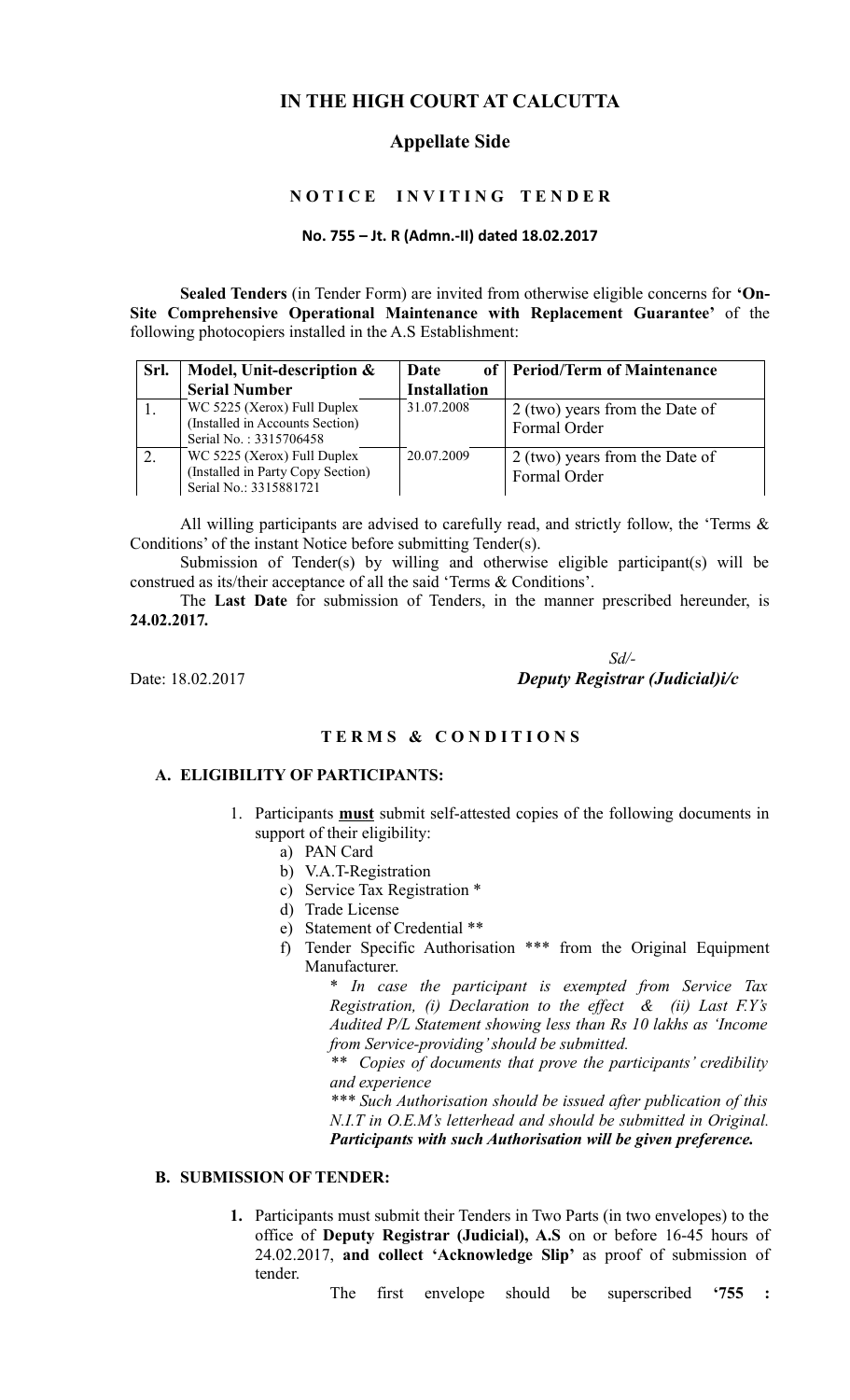**ELIGIBILITY'** and must contain such documents mentioned in Clause A.1 above.

The second envelope should be superscribed **'755 : FINANCIAL BID'**. The 'Financial Bid' shall comprise of:

 (a) Tender, **as per Format in Annexure-A**, **in participant's letter-head**.

*Each page of the Financial Bid should be signed by competent official with date and stamped*.

**NOTE** (I): a] Tenders should be submitted strictly following the terms and conditions.

b] No Tenders, even if complete, irrespective of whether handdelivered or sent by Post etc., will be received after 16 - 45 hours of  **24.02.2017** .

c] In the absence of, or invalidity of, the mandatorily prescribed documents proving eligibility as enumerated herein above, the Tender of such participant will be treated as incomplete and its 'Financial Bid' will not be opened and reckoned, and its Tender will be summarily rejected.

e] All envelopes forming part of Tender should be **'gala-sealed'** ,

i.e closed and sealed with shellac, not merely stapled, or closed with adhesive tapes etc.

#### **C. LAST DATE OF SUBMISSION:**

1. The last date for submission of Tenders is **16-45 hours of 24.02.2017.** 

### **D. CONDITIONS OF 'ON-SITE COMPREHENSIVE OPERATIONAL MAINTENANCE':**

- 1. The selected participant shall be bound to provide **'On-Site Comprehensive Operational Maintenance with Replacement Guarantee'** of the listed **photocopiers & M.F.Ds** described below during the stated period in *'as is, how is, where is'* condition.
- 2. 'On-Site Comprehensive Operational Maintenance' shall mean and include:
- a. **RESTORATION OF WC 5225 (**Serial Number 3315706458 installed in Accounts Section) by fitting a **new, unused By-Pass Tray & Fuser Assembly,** and installing, on **'Spares Buy Back'**, **new, unused D.A.D.F and O.C.T Motor**.
- b. **RESTORATION OF WC 5225 (**Serial Number 3315881721 installed in Party Copy Section) by fitting a **new, unused Side Door & Fuser Assembly,** and installing, on **'Spares Buy Back',** new, unused **D.A.D.F and Main Drive Assembly**.
- c. **Provision** of **ALL spares, parts, components, ancillary components etc.**
- d. **Replacement** of all defective/unusable spares, parts, components (in-built & ancillary) etc of photocopier **with new, original, unused spares, parts, components (in-built & ancillary) etc;**
- e. **Respond** to Service Calls / Requests within 1 (one) working day;
- f. **Provision of alternative photocopier (of identical or better specification )** in case any listed photocopier needs to be taken away for Workshop Repairing during the 'Maintenance-period';
- g. Attending to **Preventive Maintenance** of each and every photocopier at least **once** every two months **irrespective of, and apart from, Service Call(s)**;
- h. **Cleansing** of glasses, facials, lenses, lamps, mirrors, sensors and receptors once every two months.
- i. **REPLACEMENT OF PHOTOCOPIER** with **new photocopier of equal or better specification,** in case any photocopier becomes **irreparable or unusable, due to any technical-fault/service-provider's negligence or inaction or failure or intentional lapses or irregularity** during the Maintenance-period.
- j. In all cases, the new parts/components/replaced machine etc will remain property(s)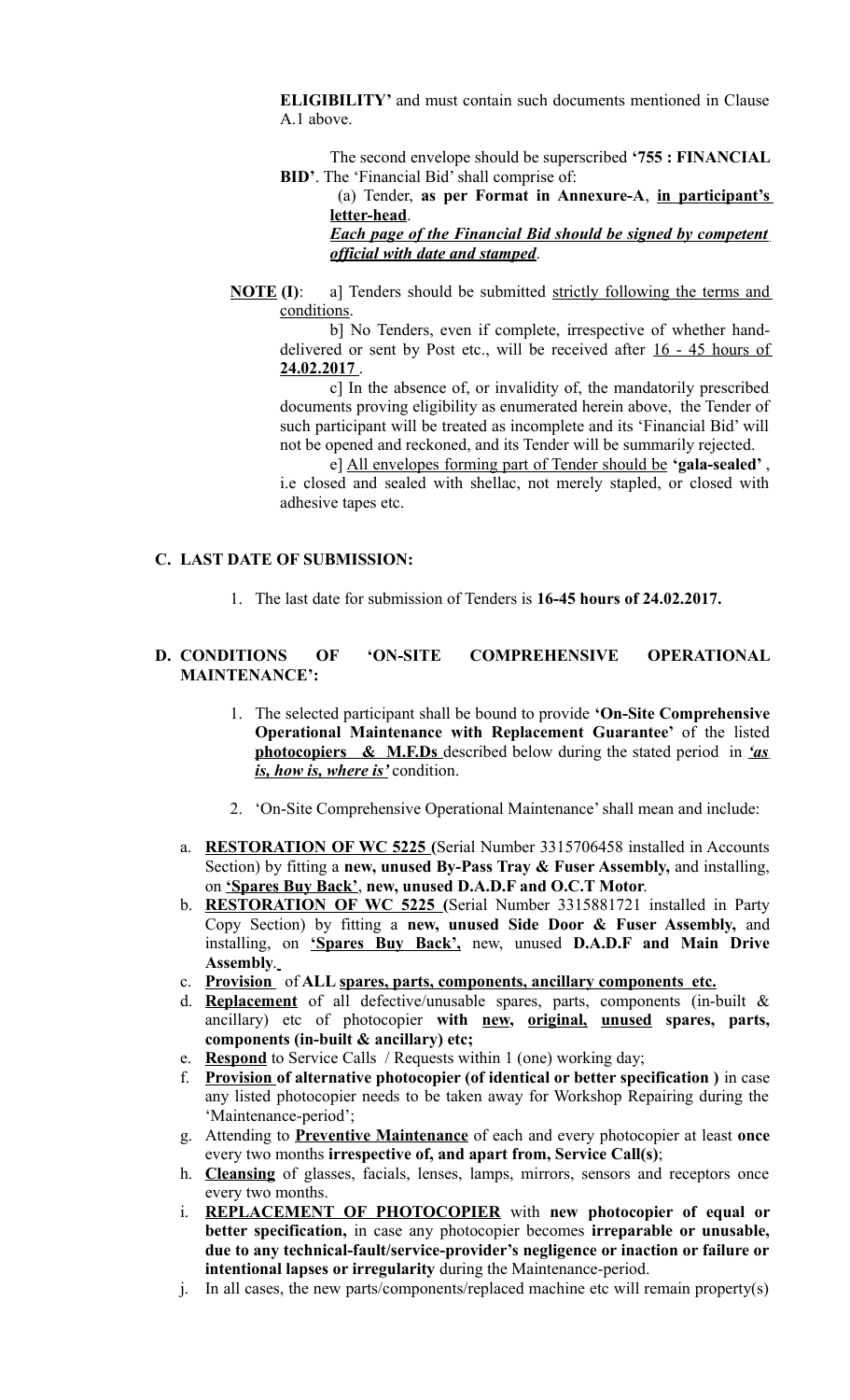- 3. In case of any irregularity, delinquency, improper service, delayed response, intentional service/maintenance-lapses, **'Liquidated Damages'** of upto **50%** of Billed Amount shall be realised by the Hon'ble Court from the selected participant, **apart from taking any other punitive measures** as the Competent Authority of this Hon'ble Court may deem appropriate.
- 4. **As per relevant Rules, NO Advance Payment will be released.** Payment(s) will be released**,** after due evaluation, **subject to procedural formalities, rules & regulations and availability of funds** at the material points of time.

## **E. OPENING OF TENDER:**

.

**1.** Tenders, if considered timely, valid and complete, will be opened jointly by Joint Registrar (General Administration-II) and Deputy Registrar (Judicial) on **27.02.2017** during office-hours.

## **F. POST-SELECTION DUTIES AND OBLIGATIONS**

- 1. The selected Maintenance Provider **shall be bound to provide maintenance** and servicing of the listed Photocopiers for the given periods strictly as per the conditions mentioned in Clause D.2 herein above and at such rate(s) as will be kindly approved by the Hon'ble Competent Committee.
- 2. In case of Service Calls, the selected Maintenance Provider shall ensure that Service Call Statement/Report is duly endorsed by the Section Officer/Superintendent/competent Assistant of the Section/Department concerned or Superintendent, Photocopy Section (Main Xerox Section, A.S).
- 3. The selected Maintenance Provider **shall not be entitled to re-assign the Maintenance-contract** to any third-party.
- 4. The selected Maintenance Provider **shall not be able to rescind** the Contract in the midst of the settled 'Maintenance-period'. In such case, the selected Maintenance Provider shall have to **refund upto 80% of all payments received by it** as on the material point of time as Liquidated Damages.
- 5. The selected Maintenance Provider shall submit 'Maintenance Matrix', or names, designations and contact details of competent officials and technicians, to Superintendent, Photocopy Section.
- 6. The selected concern(s) shall remain indemnified against such defects to photocopier-unit(s) that are resultant of mishandling, electrical short-circuits, natural calamities and rampage.

# **G. GENERAL:**

- **1.** Canvassing by any participant, in any form, will render its disqualification.
- **2.** The Hon'ble Court may accept partly or fully, such offer of any of the otherwise eligible participants, which will be considered most substantially responsive. The Hon'ble Court may issue Work Order in favour of any such participant whose Tender is valid and complete, and whose Tender/Offer has been reasonably regarded as substantially approvable As regards consideration of offers made by the participants, the decision of the Hon'ble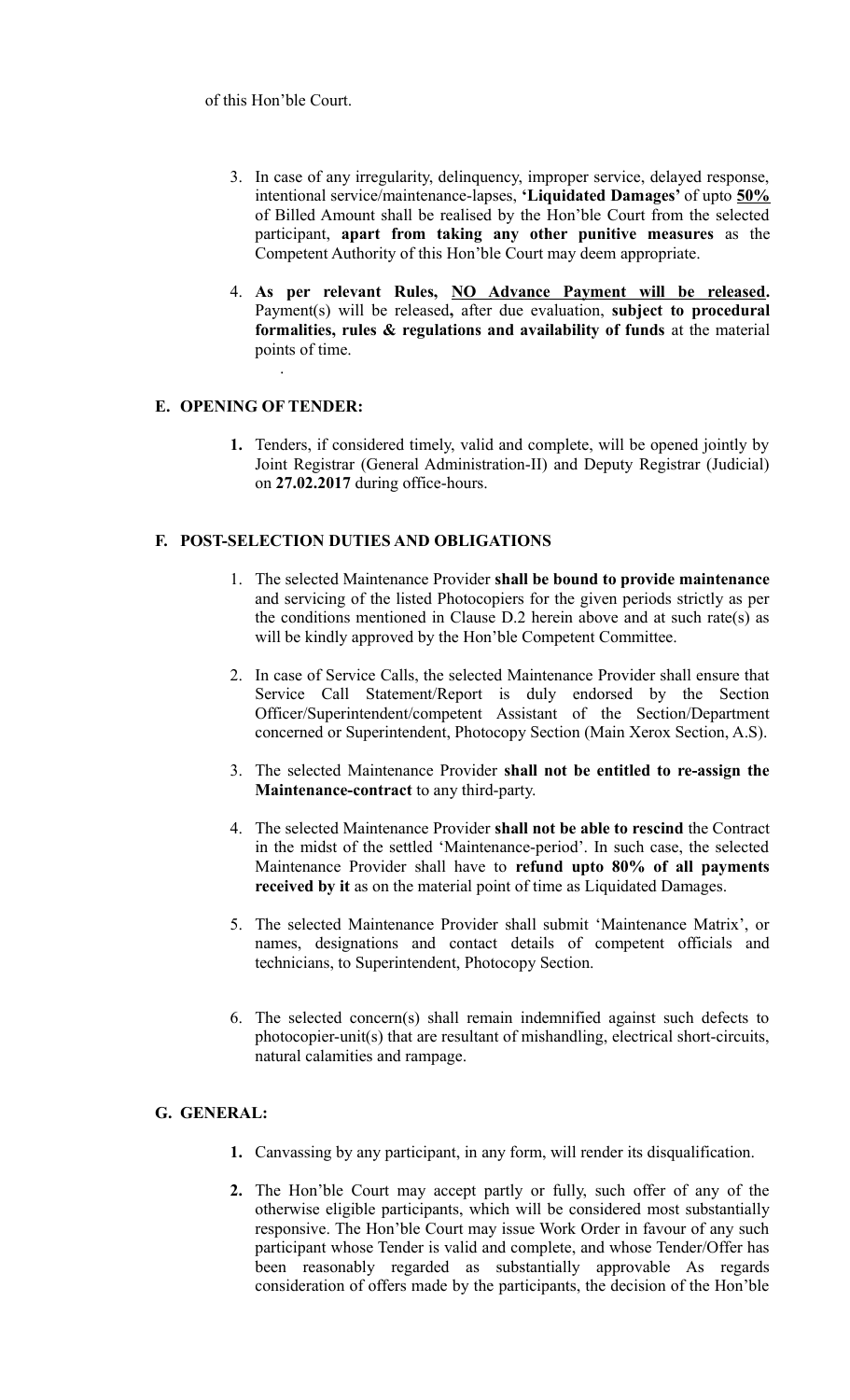Competent Committee will be final and binding.

**3.** The Hon'ble Court may cancel the instant process at any point of time without ascribing any reason whatsoever.

xxxxxxxxxxxxxxxxxxxxxxxxxxxxxxxxxxxxxxxxxxxxxxxxxxxxxxxxxxxx

# **ANNEXURE – A**

## **'FINANCIAL BID'**

**To The Deputy Registrar (Judicial), High Court, A.S, Calcutta.**

**Sub: Tender in response to \_\_\_\_\_\_\_\_\_\_\_\_\_\_\_\_\_\_\_\_\_\_\_\_\_\_\_\_\_\_\_\_\_\_\_\_\_\_\_\_\_\_\_\_\_\_\_\_\_\_**

**NAME:**

**PAN:**

| Srl.<br>No. | Model & Unit-<br>description                                                                                | <b>Period/Term</b><br>of<br>$0.000$ . M                | <b>Restoration</b><br><b>Charges</b> | <b>Maintenance</b><br><b>Charges</b> | <b>GROSS RATE</b><br>(exclusive of<br>taxes) |
|-------------|-------------------------------------------------------------------------------------------------------------|--------------------------------------------------------|--------------------------------------|--------------------------------------|----------------------------------------------|
| 1.          | WC 5225 (Xerox) Full-<br>(Installed)<br>Duplex<br>in<br><b>Accounts Section</b> )<br>Serial No.: 3315706458 | 2 (two) years<br>from the date<br>of Formal<br>Order   |                                      |                                      |                                              |
| 1.          | WC 5225 (Xerox) Full-<br>Duplex (Installed in Party)<br>Copy Section)<br>Serial No.: 3315881721             | $2$ (two) years<br>from the date<br>of Formal<br>Order |                                      |                                      |                                              |

| <b>Other Details / Terms:</b>   |  |
|---------------------------------|--|
|                                 |  |
|                                 |  |
|                                 |  |
|                                 |  |
|                                 |  |
|                                 |  |
| <b>Special Remarks, if any:</b> |  |
|                                 |  |
|                                 |  |
|                                 |  |
|                                 |  |
|                                 |  |
|                                 |  |